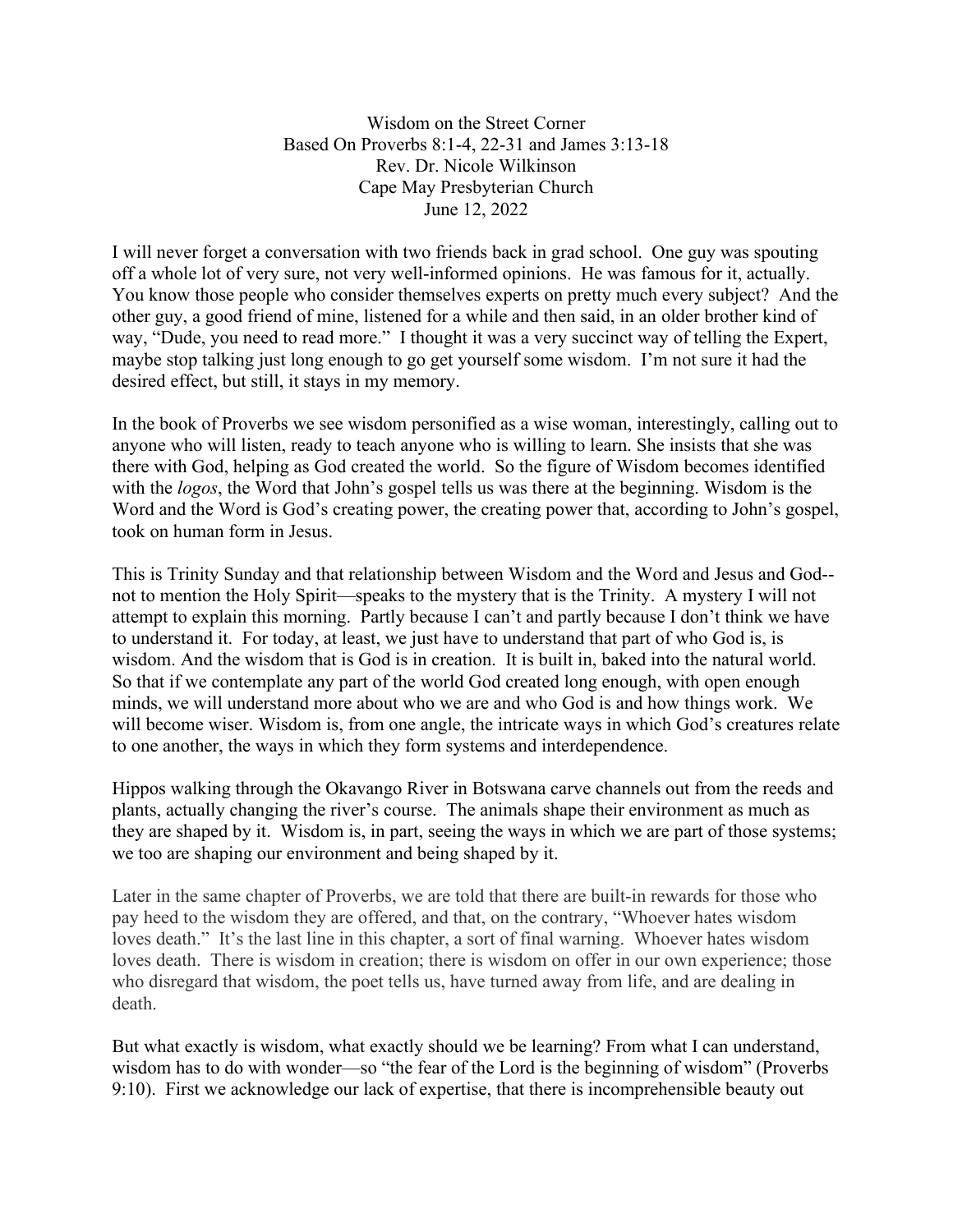there--in nature, in culture, in love and relationship. First, we understand that God is great and God is good, as the grace of my childhood meals expresses it. Further down that road is where wisdom lives.

It is easier, always, to say what wisdom is not. Wisdom isn't knowledge, or it isn't only knowledge. My friend was right that reading more is at least part of the answer when the problem is foolishness, ignorance, or vanity. If things work the way they should, gaining in knowledge can make us wonder and consider and process. When knowledge becomes a lens on the world around us, when it imbues us with a sense actually of how little we know, then it is something like wisdom.

But consider Mark Zuckerberg. He has a lot of knowledge—he was intelligent and well-read enough to figure out how to make Facebook work and how to make it incredibly profitable. But Zuckerberg lacks wisdom. He doesn't seem to have any sense of how his business affects people's lives, of how his invention has been used to do evil as well as good, or even how he might treat his employees humanely and fairly.

If wisdom isn't knowledge alone, it also is not cleverness. The wisest person isn't the person who can outsmart the competition. Mind you, the Bible loves cleverness. Jacob, Joseph, Jael, Esther, David, these are all people whose cleverness is something the Bible encourages us to admire. Cleverness is what enables the people of God to survive in this story, even if that cleverness sometimes involves outright deceit. Cleverness is a survival strategy—-when you can't be stronger, you have to be smarter.

But wisdom isn't a survival strategy. It doesn't pit one person or group against another. The book of James contrasts wisdom with "selfish ambition." Being clever is about getting ahead, about landing on one's feet. Wisdom doesn't have that kind of self-interested aim. Gaining in wisdom on the contrary means gaining in generosity, in awareness that my neighbor is as real, as much a person, as I am. Wisdom promotes life, but it isn't always money in the bank. It isn't always clever.

Finally, wisdom isn't cynicism. We sometimes talk as though it is. We talk about people being older and wiser, or sadder but wiser.<sup>[1](#page-1-0)</sup> But neither age nor bitter experience make us wiser, in and of themselves. Wisdom surely isn't achieved when we stop believing in positive change, when we give up on politics or on justice, when we decide that loving our neighbor is for suckers. The wise people are not the people who've simply stopped caring.

If we're lucky in this life we start out wanting to do good and to be good—we start out wellintentioned, but never wise. Often we get hurt in the process of trying to do good, we get insulted or we get tired or we may even get punished for doing good. And that's when we have a choice. We can become cynical and embittered, and conclude that doing good is stupid, that looking out for *numero uno* is the smart way to live. Or we can get wiser—we can use the hurt to learn. We can find more understanding of how good really happens, how it's more complicated than we thought.

<span id="page-1-0"></span><sup>1</sup> "The Sadder but Wiser Girl," from *The Music Man* was in my mind while I wrote this.